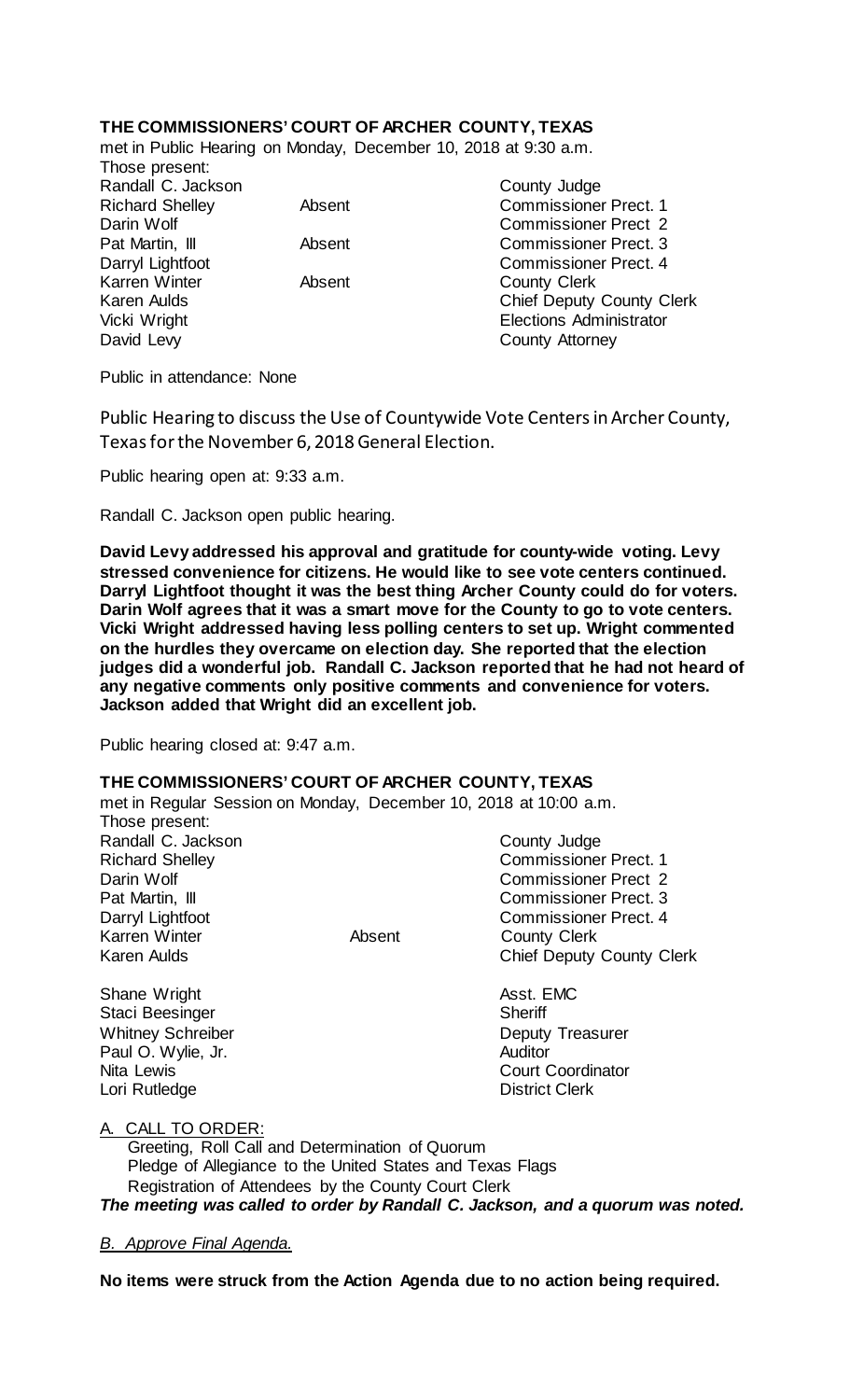# **ORDER TO APPROVE FINAL AGENDA**

The motion was made by Darryl Lightfoot and seconded by Darin Wolf to approve the Final Agenda. Voting yes 1-2-3-4

C. PUBLIC COMMENTS, MISCELLANEOUS REPORTS, DISCUSSIONS OR PRESENTATIONS AGENDA:

Public Comments: **Randall C. Jackson reported that Amanda Necessary, the Archer County Agent, has resigned effective December 31, 2018. Jackson reported that he had spoken with Dale Dunlap with the Extension Service about a replacement Agent.** 

# D. ACTION AGENDA:

1. Approve departmental reports.

### **ORDER TO APPROVE REPORTS**

The motion was made by Darin Wolf and seconded Pat Martin, III by to approve departmental reports: **Treasurer; Indigent Health; County Agent; Sheriff.** Voting yes 1-2-3-4-Judge

2. Approve vouchers for payment.

### **ORDER APPROVING VOUCHERS**

The motion was made by Darryl Lightfoot and seconded by Pat Martin, III to approve vouchers for payment. Voting yes 1-2-3-4-Judge

3. Approve payroll reports.

### **ORDER TO APPROVE PAYROLL**

The motion was made by Randall C. Jackson and seconded by Richard Shelley to approve payroll reports. Voting yes 1-2-3-4-Judge

- 4. Approve line item transfers. **No action taken.**
- 5. Approve Education Certificates.

### **ORDER APPROVING CERTIFICATES**

The motion was made by Randall C. Jackson and seconded by Darryl Lightfoot to approve education certificates: Shane Wright. Voting yes 1-2-3-4-Judge

- 6. Approve Publisher's Certificates. **No action taken.**
- 7. Approve Minutes from previous month November, 2018.

### **ORDER TO APPROVE MINUTES**

The motion was made by Darryl Lightfoot and seconded by Darin Wolf to approve minutes from November 2018. Voting yes 1-2-3-4-Judge

- 8. Approve Elected Officials' Bonds. **Postponed in order to clarify bond amounts.**
- 9. Consider and/or take action to ratify the *County Information Resources Agency Service Agreement* from TAC CIRA in reference to the increase in Website fees. **Randall C. Jackson discussed the increase in Website fees from \$550.00 to \$800.00.**

### **ORDER TO RATIFY AGREEMENT**

The motion was made by Darin Wolf and seconded by Darryl Lightfoot to ratify the County Information Resources Agency Service Agreement from TAC CIRA to approve website fees in the amount of \$800.00. Voting yes 1-2-3-4-Judge